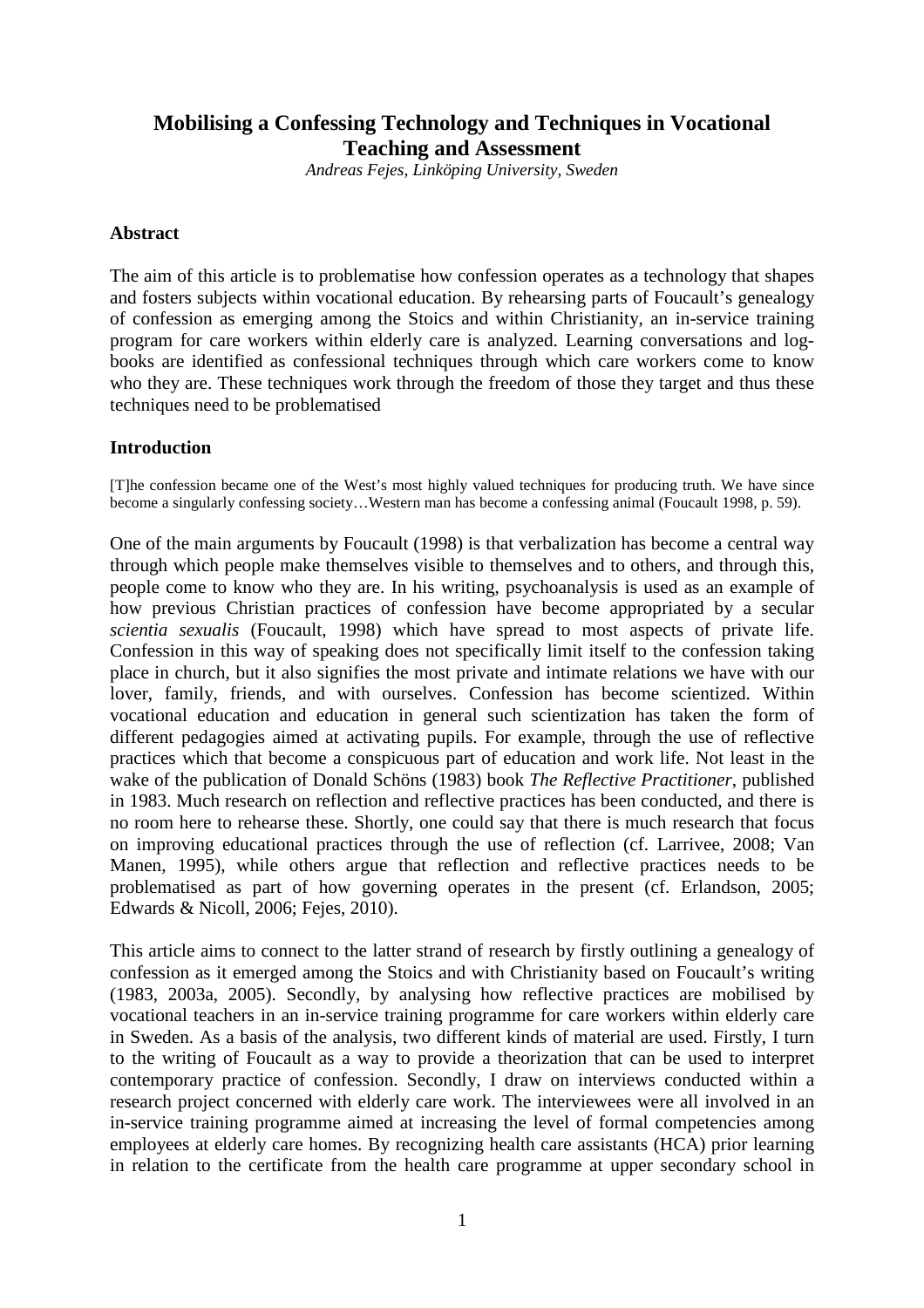Sweden they would be able to become licensed practical nurses (LPN). One of the central ideas of the programme was to use reflective practices as a means of assessing prior learning. Six nursing homes for elderly people participated in this programme. All six managers, five of the six supervisors and five vocational teachers were selected for interviews. Further, one third (26) of the participants were interviewed. The sample consisted of a total of 42 persons. In total, 30 semi-structured interviews were conducted where the aim was to see how the interview persons perceived their participation and work within the framework of the programme. 20 interviews were conducted with only one interview person at a time, and 10 interviews were conducted with 2-5 interview persons together. All interviews were tape recorded and transcribed.

#### **Foucault and confession**

In this section, I will present parts of Foucault's (1983, 2003a, 2005) genealogy of the care of the self with a specific focus on the genealogy of confession. A genealogy questions the constant search for origins and beginnings, or for truths about human nature. It questions the search for essence or stability. The starting point is rather to destabilise and question the taken-for-granted ways we think and go about doing things in the present. It acknowledges that histories are not objective, and that the authors cannot detach herself from the discourses in which she is part. As argued by Taylor (2008) "Genealogy is also autobiographical in that it is always given from the perspective of the author, betraying her biases. The difference [compared to totalizing histories] is that genealogy recognizes and even affirms this situated perspective – genealogy is self-consciously and overtly political" (Taylor, 2008, p. 5). Authors provides one possible story to tell about our present, and such story aims at illustrating how the present is not a logical effect of the past. The present is rather an accidental construction made up of diverging elements with different historical trajectories. The focus of the genealogist is to trace the decent and emergence of those ideas that make up the taken-for-grantedness of the present, so as to disrupt, question and destabilise the present and thus get people to "'no longer know what to do', so that the acts, gestures, discourses which up until then had seemed to go without saying become problematic, difficult, dangerous (Foucault 1991, p. 84)" Such ambition is political as the aim is to open up a space to change in practices that seems to be immutable. This does not mean that the genealogist is aiming at providing another universal truth or meta-narrative of the present, or to define what is good or bad. It is rather an ambition to provide alternatives. As Foucault argues:

My point is not that everything is bad, but that everything is dangerous, which is not exactly the same as bad. If everything is dangerous, then we always have something to do. So my position leads not to apathy but to a hyper- and pessimistic activism. (Foucault 1983, p. 231-232)

The theme of confession emerged in the later writings of Foucault (2005) where he started to focus on ascetic practices of self-formation. 'Ascetic' means 'the subject's attainment of a certain mode of being and the transformations that the subject must carry out on itself to attain this mode of being' (Foucault, 2003b, p. 36). Here, it is not about the liberation of the "true" self, as this would mean that there is a hidden self which can be found through practices of liberation. Instead, it is about ontology – processes of self-formation – of becomings (cf. Besley, 2005). Therefore, the interest is directed at practices of self-formation and becomings. For such an analysis, Foucault conducted a genealogy of confession and the care of the self by turning to the Greco-Roman period and to the emergence of Christianity (Foucault, 2005). In the following, I will firstly present the idea of care of the self as construed during the Greco-Roman period, especially focusing on the Stoics. Secondly, I will present the emergence of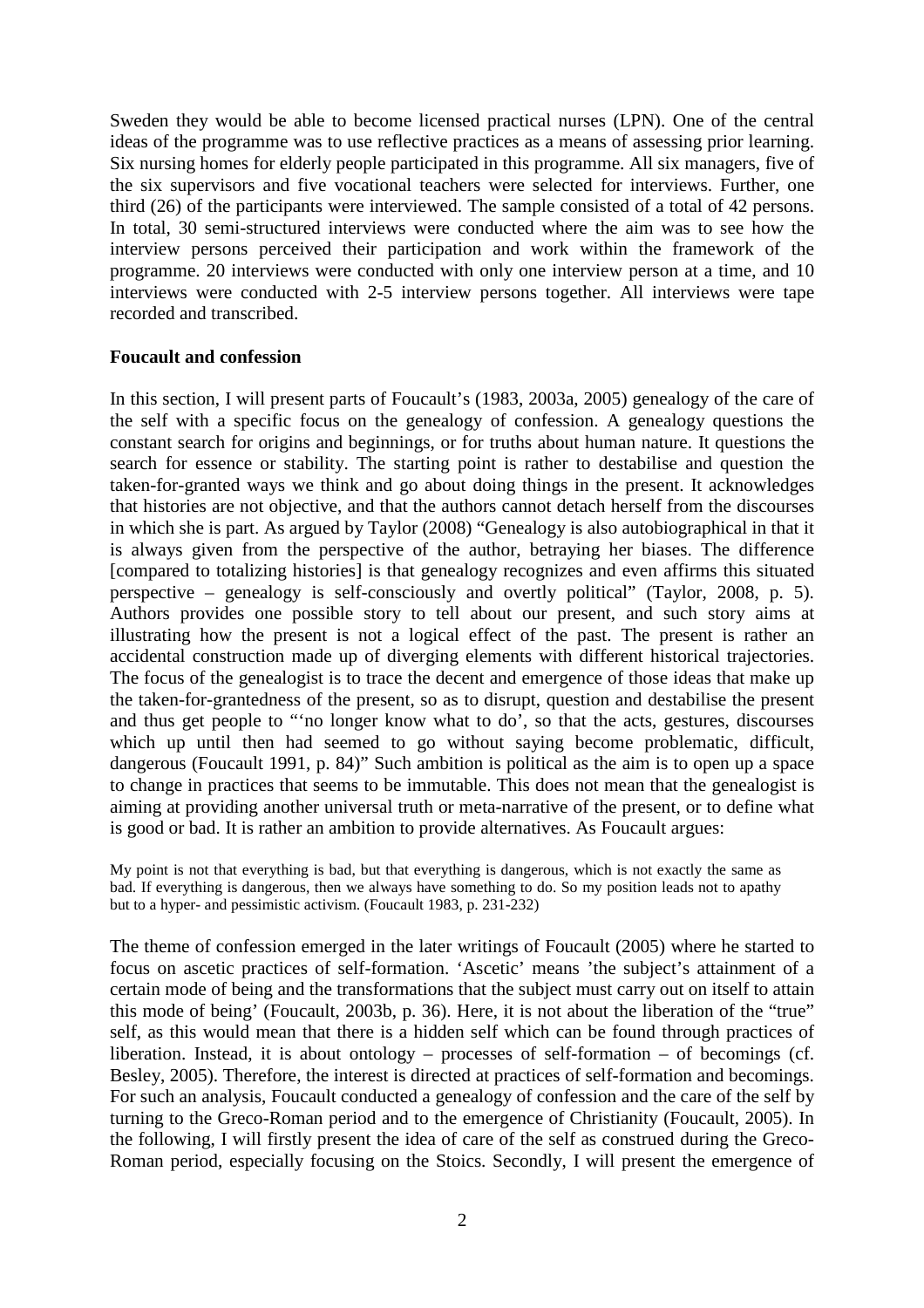confession within Christianity, and thirdly, contemporary practices of confession will be problematised.

## *Care of the self during the Greco-Roman period*

During the Greco-Roman period, care of the self became a universal philosophical principle. To care for the self was to make life into an object of an  $art - a$  tekhne – it was about existence. Here, care of the self became care of the soul, but only insofar as it was the care of the activity, not the soul as substance. For example, among the Stoics, life as an art was about retiring into the self and staying there. The aim was to develop good values in life, not to develop these values aimed at a life after death as later on in Christianity. Writing became an important technique in such an endeavour. Taking notes on oneself, about the activities of the day, to be reread, and keeping notebooks, was a way 'to reactivate for oneself the truths one needed' (Foucault, 2003a, p. 153). Through such writing, the subject becomes an object of writing activity, which indicates that this trait (writing) is not a modern one. According to Foucault (2003a), writing is one of the most ancient Western traditions. However, this kind of activity is not about knowing oneself and to find the truth about onself as in Christianity. Instead, it is about finding the truths one needed to turn life into an art of existence.

With writing activity, an examination of conscience emerges. For the Stoics, this had to do with self-examination of what good and bad one had done during the day. However, one was not looking for bad intentions, as later on in Christianity. Faults were simply good intentions left undone. Here, the person became the administrator of her/himself and looked at what she/he had done correctly with the aim of finding lack of success instead of finding faults. Errors concerned strategy, not moral character. The goal was to find out how one can be successful in one's intentions, not to excavate guilt as in the Christian confession. Among the Stoics, it was not about discovering the truth in the subject but of remembering the truth, recovering a truth that had been forgotten. The subject does not forget her/himself, but she/he forgets the rules of conduct, what ought to be done. The recollection of errors committed measures the gap between what has been done and what should have been done. 'The subject constitutes the intersection between acts that have to be regulated and rules for what ought to be done' (Foucault, 2003a, p. 157). As I will illustrate later on, this is different from Christianity, where the focus came to be on thoughts – it was about verbalizing and making visible one's own sins.

Besides the technologies of writing and self-examination, there was a third Stoic technique for the care of the self - askesis. Askesis was 'not a disclosure of the secret self but a remembering' (Foucault, 2003a, p. 158). The truth is not to be found within the self, but in the teachings of the master. What one hears is memorized and turned into rules of conduct. The aim here is a subjectivation of truth. In Christianity, asceticism instead refers to a renunciation of the self and reality as a way of finding another level of reality. Connected to askesis are exercises, which test whether the person is prepared to confront events with the truths he has assimilated. Melete was meditation which, through dialogue with one's thoughts, anticipated real situations. Meditation tested your preparedness for different situations in life. Gymnasia, 'to train oneself' (Foucault, 2003a, p. 159), on the other hand, is physical exercise in real situations. It could be about 'sexual abstinence, physical privation and other rituals of purification' (Foucault, 2003a, p. 159), which had the aim 'to establish and test the independence of the individual with regard to the external world' (Foucault, 2003a, p. 159).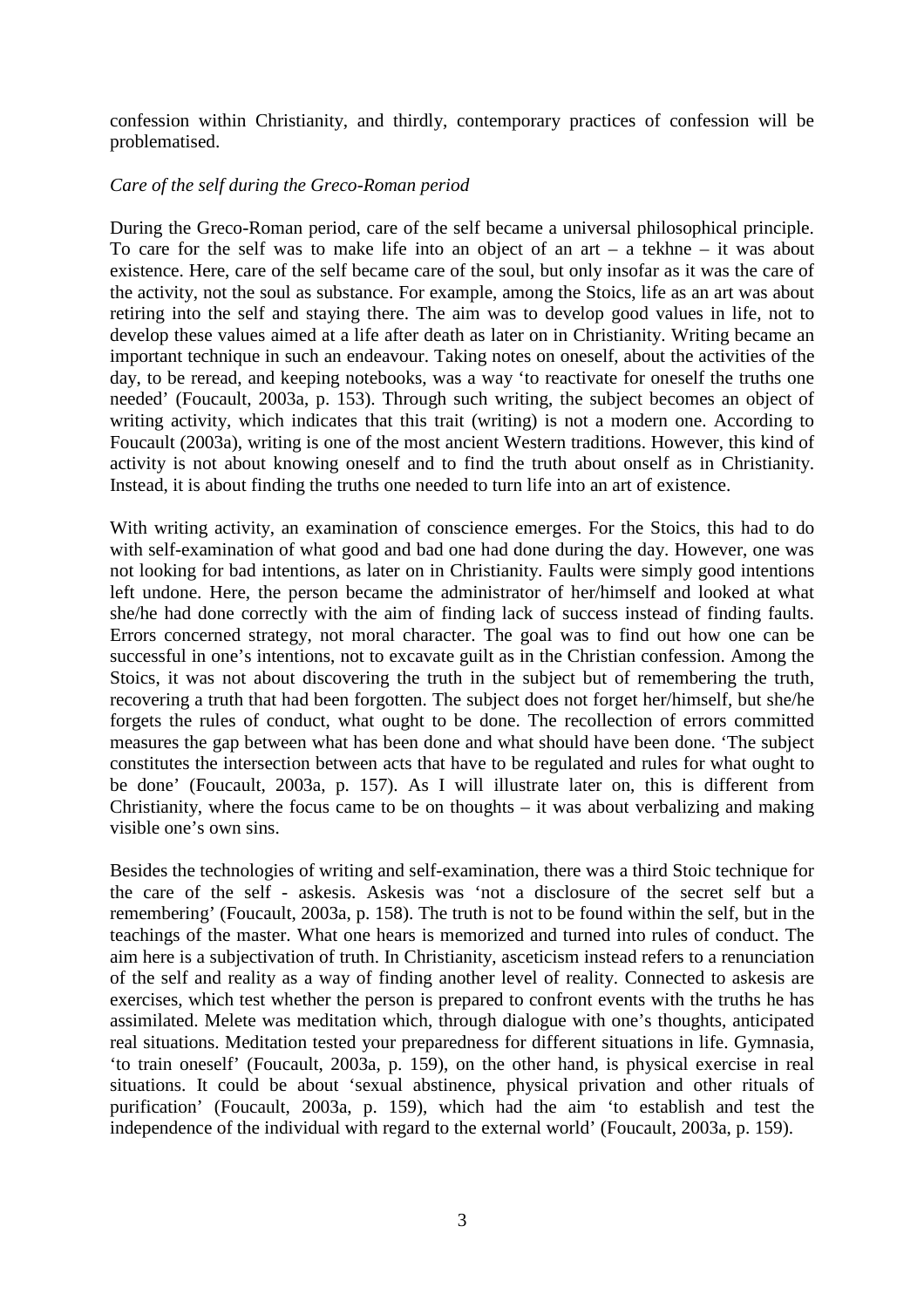In summary, we can see how the Stoics construed care of the self as an activity which requires listening and remembering of rules. Such activities are a way of preparing for life as an art. Technologies of writing, self-examination and askesis are used as a way of caring for the self, which, in turn, is to train oneself for life. As will be illustrated in the next section, such techniques were also important in conjunction with the emergence of Christianity, although they were different.

## *Christianity and the emergence of confession*

With Christianity, as it emerged in the 3rd and  $4<sup>th</sup>$  Century AD, the care of the self was reconceptualised. It was no longer about creating the self as an art – as existence. Now, everyone has a duty to know who she/he is, to search oneself and acknowledge one's faults, recognize temptations, to locate desires, etc; and one needs to disclose these things either to God or to others in the community, and thus bear public or private witness against oneself (Foucault, 2003a, p. 162). Among the Stoics, the problem of aesthetics concerned existence. Through the emergence of Christianity, the problem of aesthetics became linked to the question of purity. The reason for taking care of your self was to keep your self pure. Physical integrity rather than self-regulation became important. The self was no longer something to be made (art of living) but something to be renounced and deciphered. In Christianity, writing becomes a test which 'brings into light the movements of thought, it dissipates the inner shadow where the enemy's plots are woven' (Foucault, 1983). In other words, here, it is about finding the truth about one's self as a way of accessing the light, which is accomplished by making visible one's inner thoughts – disclosing one's self. Previously, writing was about constituting the self by writing down the truths of the masters, and by keeping notebooks of deeds of the day, which were then meditated on.

Disclosure of the self was during early Christian times conducted through the ritual of exomologesis – which 'was a ritual of recognizing oneself as a sinner and penitinent' (Foucault, 2003a, p. 162). The bishop was asked to impose upon the individual the status of a penitent. This act in relation to the bishop was not a confession, only a ritual where the status of a sinner is made public and confirmed. Thus, exomologesis is a status, rather than an act. The sinner was then, over a period of several years, required to make visible her/his sins through self-punishment, suffering, shame and humility. Here, we can see how what was private among the Stoics (meditating about the activities of the day), have become public. Through the ritual of exomologesis, the sinner erases her/his sins and restores the purity acquired through baptism, at the same time as her/his status as a sinner is confirmed. This paradox of confirming the status as a sinner and erasing one's sins at the same time was most commonly explained by the model of death, torture and martyrdom. With this model, the sinner would die rather than abandon her/his faith. She/he illustrates that she/he is able to renounce both life and the self.

During the fourth century, exagoreusis emerged as another technology for the disclosure of the self. Exagoreusis has to do with self-examination related to two principles of Christian spirituality: obedience and contemplation. Obedience for the monk was total obedience to the rules and the master, in comparison to the instrumental and professional relationship between the master and the disciple among the Stoics. In exagoreusis, every act conducted without the permission of the master is seen as a theft. This was about the sacrifice of the self, of the subject's own will, which is a new technology of the self. 'The self must constitute itself through obedience' (Foucault, 2003a, p. 165). The second aspect is contemplation which is seen as the supreme good. It is the obligation of the monk to turn his thoughts continuously to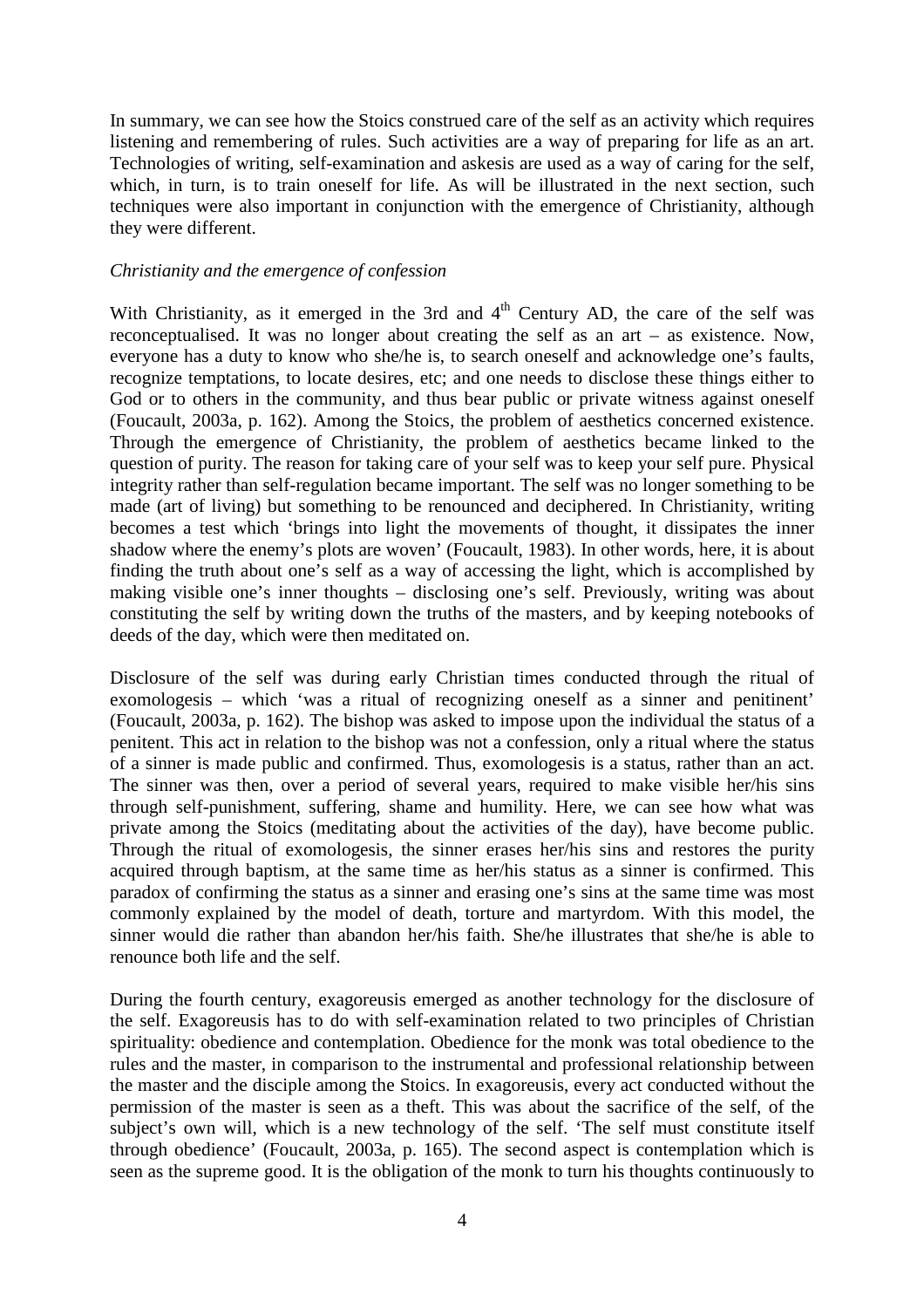that point which is God and make sure that his heart is pure enough to see God. The goal is permanent contemplation of God. This contemplation is directed towards present thoughts, not on past actions of the day as with the Stoics. The monk needs to scrutinize his thoughts to see which ones are directed towards God and which are not.

Thus, we can see how self-examination has been construed differently with the emergence of Christianity compared to the Stoics. Among the Stoics, self-examination concerned the way our thoughts relate to rules and to our actions of the day. Among the Christians, the examination of self was focused on the relation between hidden thoughts and an inner impurity. 'At this moment begins the Christian hermeneutics of the self with its deciphering of inner thoughts. It implies that there is something hidden in ourselves and that we are always in a self-illusion that hides the secret' (Foucault, 2003a, p. 166). As a way of making this kind of scrutiny, we 'must care for ourselves, to attest to our thoughts this kind of scrutiny' (Foucault, 2003a p. 166). There is only one way this discrimination between good and bad thoughts can be made: 'to tell all thought to our director, to be obedient to our master in all things, to engage in the permanent verbalization of all our thoughts' (Foucault, 2003a, p. 166). Confession can thus be seen as a mark of truth and it allows the master to discriminate between good and evil. Even if the master does not say anything, 'the fact that the thought has been expressed will have an effect of discrimination' (Foucault, 2003a, p. 167).

As has been illustrated, there is a big difference between exomologesis and exagoreusis. But, what they both have in common is that one cannot disclose without renouncing. In exomologesis, 'the sinner must "kill" himself through ascetic macerations…disclosure of the self is the renunciation of one's own self' (Foucault, 2003a, p. 167). In exagoreusis, one constantly verbalizes oneself and obeys one's master, thus one is renouncing one's will and one's self. Foucault (Christianity and confession) describes exomologesis as the "ontological temptations of Christianity" and exagoreusis the "epistemological temptation of Christianity". While the former was positioning the ontological being of a person as a sinner, the latter position her as in constant search for self-knowledge (cf. Taylor, 2008). The practices of exomologesis and exagoreusis continued until the  $17^{\text{th}}$  century. However, as Foucault (2003a) argues, the relation between the disclosure of the self and the drama of verbalized renunciation of the self is important throughout Christianity. But today, he argues that verbalization has become the most important one.

From the eighteenth Century to the present, the techniques of verbalization have been reinserted in a different context by so-called human sciences in order to use them without renunciation of the self but to constitute, positively, a new self. To use these techniques without renouncing oneself constitutes a decisive break. (Foucault, 2003a, p. 167)

In this section, I have illustrated how care of the self in Christianity becomes a renunciation of the self. The aim was for the self to become pure which was accomplished through techniques of disclosure (either dramatic or verbalized) and renunciation of the self. Power operates through these techniques, where the subjects is both being positioned and, at the same time, positioning her/himself as a sinner and as a "good" Christian. Thus, confession emerged as an important technology of the self in Christianity, which was later taken up and re-shaped with the emergence of the human sciences. With the human sciences, a different kind of rationality of governing emerges that aims to shape and foster subjects who, at the same time, are being governed and who governs themselves and others – the conduct of conduct (Fejes  $\&$  Nicoll, 2008).

#### **Reflection and reflective practices within vocational education**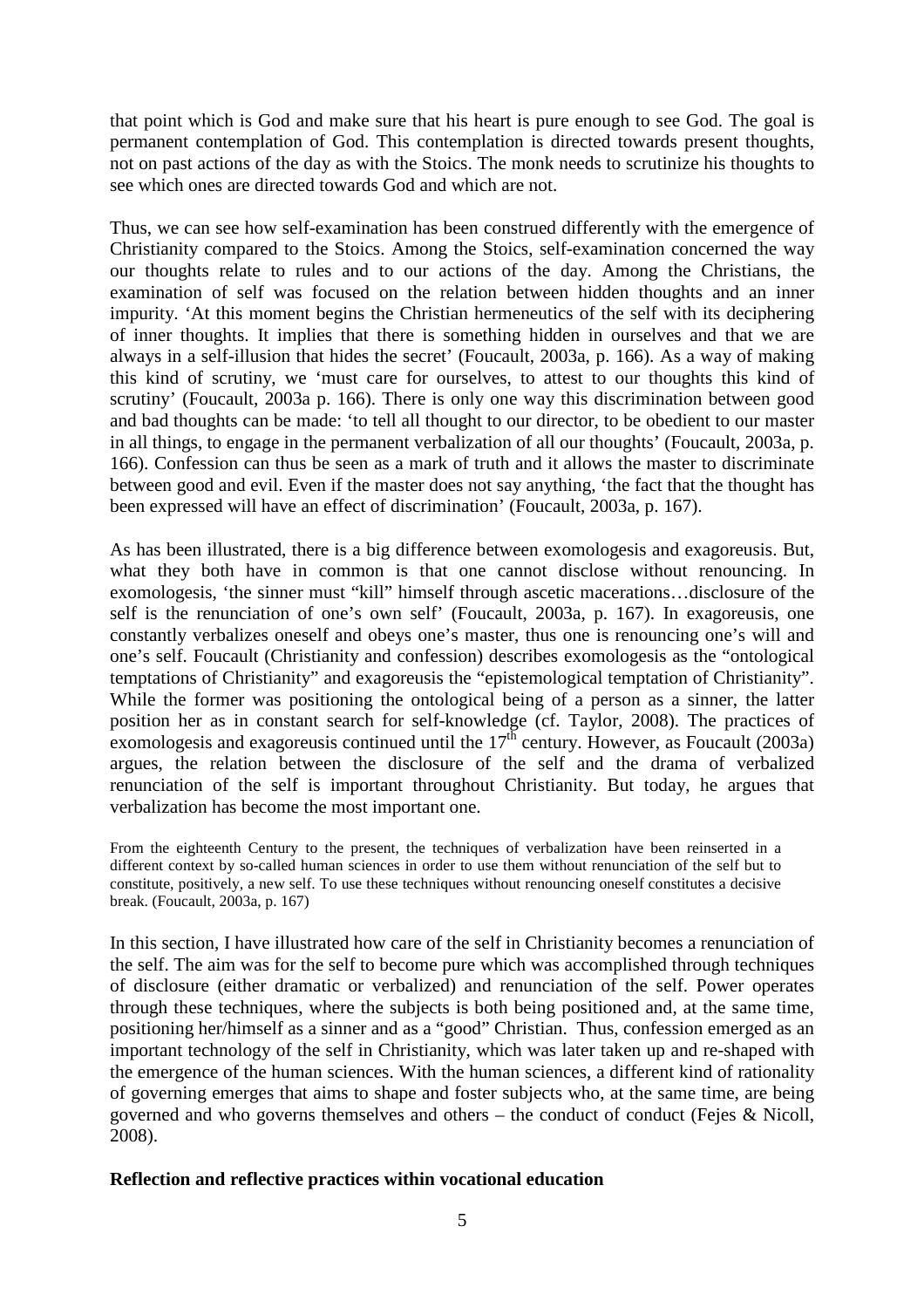The aim of presenting Foucault's genealogy of the care of the self has been to create a starting point for problematizing contemporary confessional practices related to reflection and reflective practices as mobilised within vocational education. In the in-service training programme analysed, two confessional techniques were identified that shapes and fosters subjectivity; Learning conversation and log-books. These techniques draw heavily on ideas about reflection as something good that will enhance learning.

#### *Learning conversations*

Learning conversations were a central pedagogic practice used in the training programme as a way of developing the HCAs' abilities to reflect on their work experiences. These were designed in the following way: five to eight HCAs participated in a one-hour seminar led by a teacher or a supervisor. At the beginning of the seminar, the teacher or the supervisor raises a problem of current interest that is faced in the nursing home. Each person is then invited to reflect on this for five to ten minutes and to take notes about their reflections. This is followed by an invitation to share their reflections with the rest of the group. After each person has shared his/her reflections, a discussion takes place. During these learning conversations, there is also a passive person present (one of the supervisors or teachers who is not leading the seminar), who takes notes about the discussions. At the end of the seminar, she/he provides a reflection on the similarities and differences of experience and opinions raised during the discussions. The main aim of these conversations was to engage the HCAs in reflection about how to develop the work practice, at the same time as they were part of the process of being assessed in relation to the curriculum of the health care programme. The ambition was also to implement these conversations as a tool that the nursing homes would use in the future as part of developing the quality of care provision and the competencies among its employees. The focus on the experiences and reflections from the HCAs is emphasized by one of the supervisors in the following quotation where she describes her role as seminar leader:

The important thing is to be neutral in the discussions, at the same time as being active. That is my role during learning conversations. Then it is not about my opinions and beliefs but about what other believes and thinks, and to raise their knowledge and make it visible. And that is what I believe we have – that kind of strength. I'm very grateful to have learnt this technique of learning conversation. (Megan).

In such a mobilisation of learning conversation, reflection is construed as a desirable activity that should produce better care work and nursing practice. As we can see, reflection is also construed as desirable both in groups and by individuals themselves, as each individual needs to prepare by him/herself at the beginning of the seminar, and they need to make visible their reflections in relation to other individuals' reflections. Such reflective practice is seen as making it possible to discuss and solve problems faced at work. The idea is that people can learn from each other and learning conversations are seen as a tool that can enhance the work practice in the future, as explained by one of the managers:

I was thinking, that in some way you could – through supervision, through these techniques - through them create those opportunities for the reflection we often lack. With a deeper cultivation of these questions which are problematic – questions that we have here everyday at our nursing home. It is a way of raising the issues…the knowledge which is actually here already. Instead of searching for it outside. (Miriam)

Here, the idea is to use the knowledge already available at the nursing home, i.e. the knowledge that the care workers already have. As a way of using such knowledge, it needs to be made visible, and learning conversation is one practice where this happens. Through such reflective practice, the individual is encouraged to contribute his/her knowledge – to confess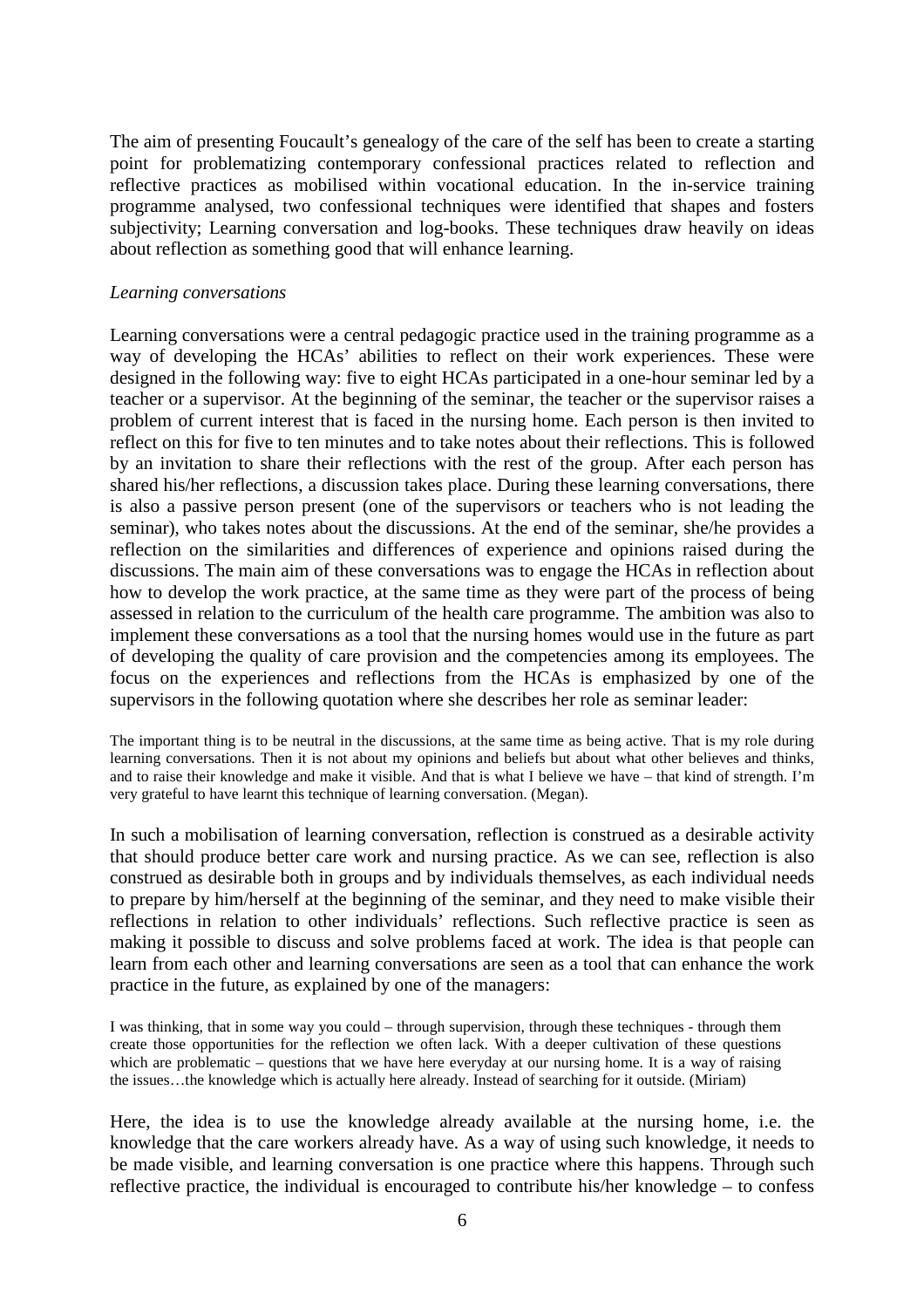to others. By making one's knowledge visible, by disclosing themselves to others, the HCAs are objectified and made visible for scrutiny and assessment, i.e. they make their experiences available to others to engage with. The process is constitutive, by the act of reflecting the HCA becomes constituted as a reflective practitioner.

What we can see is a situation where we have those doing a verbal confession (everyone, at least those who are speaking) and those who are the confessors (everyone who is listening). The person doing the confession and the confessor are thus the same person. Through the working of power, participants are positioned as in need of confessing to a wider audience at the same time as they are the confessor to others. Thus, here we have a situation of public confession, where one directs the confession towards "real" others. However, there is always the possibility, through the act of freedom, to decide not to make the confession public, either by refusing to speak or to say something else that differs from what had been noted at the beginning of the session. But by making the confession public, the participant is internalising the norm at the same time as she/he is positioning her/himself as a "good" example of how to behave. Thus work is being done upon the self and upon others  $-$  a conduct of conduct. Drawing on a governmentality perspective inspired by Foucault, here, subjectivity is not determined but rather elicited, fostered and shaped (cf. Fejes & Nicoll, 2008).

We can see similarities with the Christian confession, as described by Foucault, in its focus on disclosure through verbalisation and the public nature of the confession. However, in the practice analysed here, there is not only one master (the priest or monk) to whom one needs to confess; instead, everyone has become a master in the sense that they are positioned as subjects who can discern good from bad and who represent the norm. I.e. as we can learn from each other, the correct knowledge is somewhere to be attained among ourselves.

#### *Log-books*

All the HCAs participating in the programme was encouraged to write a log-book, where they took notes about how they perceived what they were doing during the programme. It could be any reflections they had, and they were not required to share the log-books with anyone else. As expressed by one of the teachers:

We encouraged them to write a log each week. Just to write what they think about the past week, personal things. (Sandy)

However, if you had any idea or thought in your log-book that you wanted to raise in one of the seminars, that was OK. It was up to you to raise issues or not. One of the supervisors explains the uses of the log-book:

We have a log-book that everyone should take notes in. And if someone believes they have written something good or if they have any queries about, then they can raise that during our sessions…there are questions in the log book that you can. Or, think! Thoughts, so you can think really. Write your thoughts in the log-book concerning things you can do to pay attention to your own way of communicating and collaborating in the job. So, then you need to think and then write. (Helen)

What is emphasized is the individual's aptitude to reflect about her/his own progress in the training programme or any other issue related to her/his process. Through the log-book the HCA is encouraged to take responsibility for her/his own learning – something made possible through individual reflection. Here, the log-book is mobilised as a confessional technique in which the HCA verbalizes her/himself in relation to her/himself. You are expected to write a log-book with 'personal things' and about 'your own way of communicating'. What is written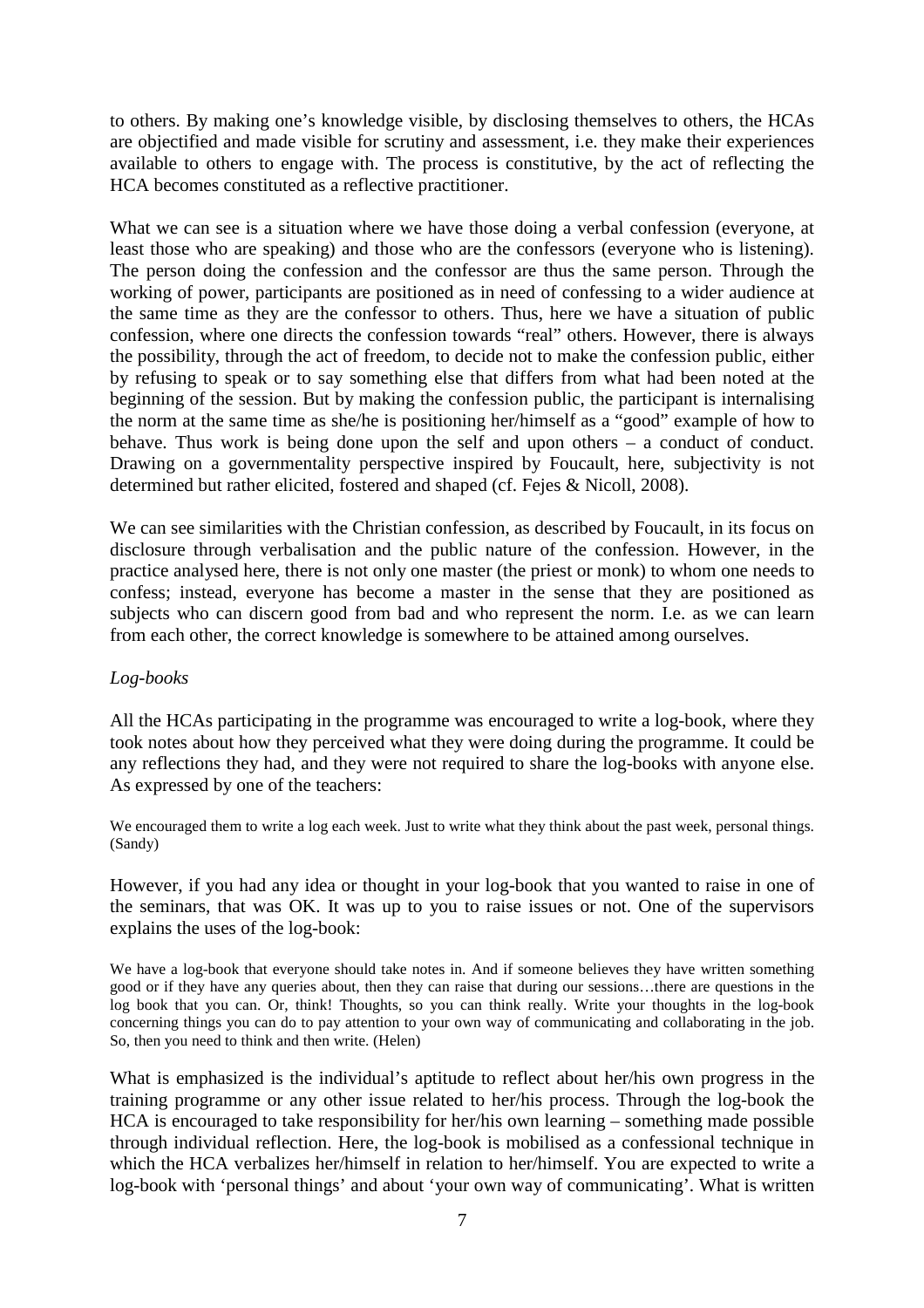is not expected to be read by anyone else if one does not wish to raise any issue from one's own log-book. In this sense, it is possible to say that such a confession is a private one, i.e. there is no public others to whom we need to confess. Instead, the log-book activates ourselves as confessors where we need to scrutinise ourselves in relation to the work tasks and our own behaviour. However, when we confess ourselves to ourselves, there is always a virtual other present, i.e. a norm in relation to which we assess and judge ourselves, our thoughts and our actions. The virtual other takes the role of the master or the priest – to compel us to speak (reflect on) the truth about ourselves and to interpret and assess such truth in relation to the norm. The log-book is thus part of a wider discourse on learning and governance, where the desirable norms produce subjects at the same time as they are reproduced by the HCAs (subjects) themselves. Writing the log-book is about writing the self – of becoming a new and improved self.

Here, we can see some similarities with the practice of writing among the Stoics. Log-books are used here by HCAs to take notes on themselves and about the activities of the day that could then be reread. Among the Stoics, keeping notebooks was a way 'to reactivate for oneself the truths one needed' (Foucault, 2003a, p. 153). In both cases, there is a focus on action according to the rules that can fulfil good intentions. By taking notes about what action was good and what intentions were not fulfilled during the workday and during the training programme, the HCA can reflect on those actions, and change her/his behaviour and conduct her/himself in a better way next time. However, if the truths needed among the Stoics were directed at knowledge that could help turn life into an art – a tecknhe, among the HCAs as described here, the aim is to change themselves in order to enhance the work practice, thus knowledge needed is limited to the 'a consideration of the relationship between the outcomes, evidence and knowledge held as resources' (Edwards & Nicoll, 2006, 128). Accordingly, there are different kinds of knowledge's positioned as important.

Log-books also have similarities with the practice of writing among the Christians, an aspect that makes them different from the Stoics. Writing among the Christians was a way of finding faults in the self, and then making this public to a confessor as a way of distinguishing good thoughts from bad ones and making oneself pure. In the training programme, the log-books also have a function of disclosure, although not as strongly as the learning conversations. As the HCAs are invited to raise issues from the log-books during the learning conversations, there might be a disclosure taking place. The participants know that if they disclose their notes written in the log-book they might provide descriptions that help enrich their assessment. In this way, the participant is positioned as one who needs to make active choices in terms of how to behave to become what they themselves deem desirable in relation to the norm. However, as already noted, when writing a log-book by oneself this is also always done in the presence of a norm – a virtual other – to which you need to relate your actions, thoughts and behaviours, especially as the HCAs are invited to use the log-books as an instrument to note 'personal things' and assess their own way of 'communicating'. Therefore, in this example there is always a disclosure when writing a log-book and thus there is work upon the self.

## **Discussion**

Reflection is a key term, which presupposes at least two things: to reflect is to be active and through reflection a modification of behaviour is expected. The analysis has illustrated how confession operates through the freedom of those it targets. With individualising technologies there is no longer any need for a specific expert who guides us or decides what is good or bad.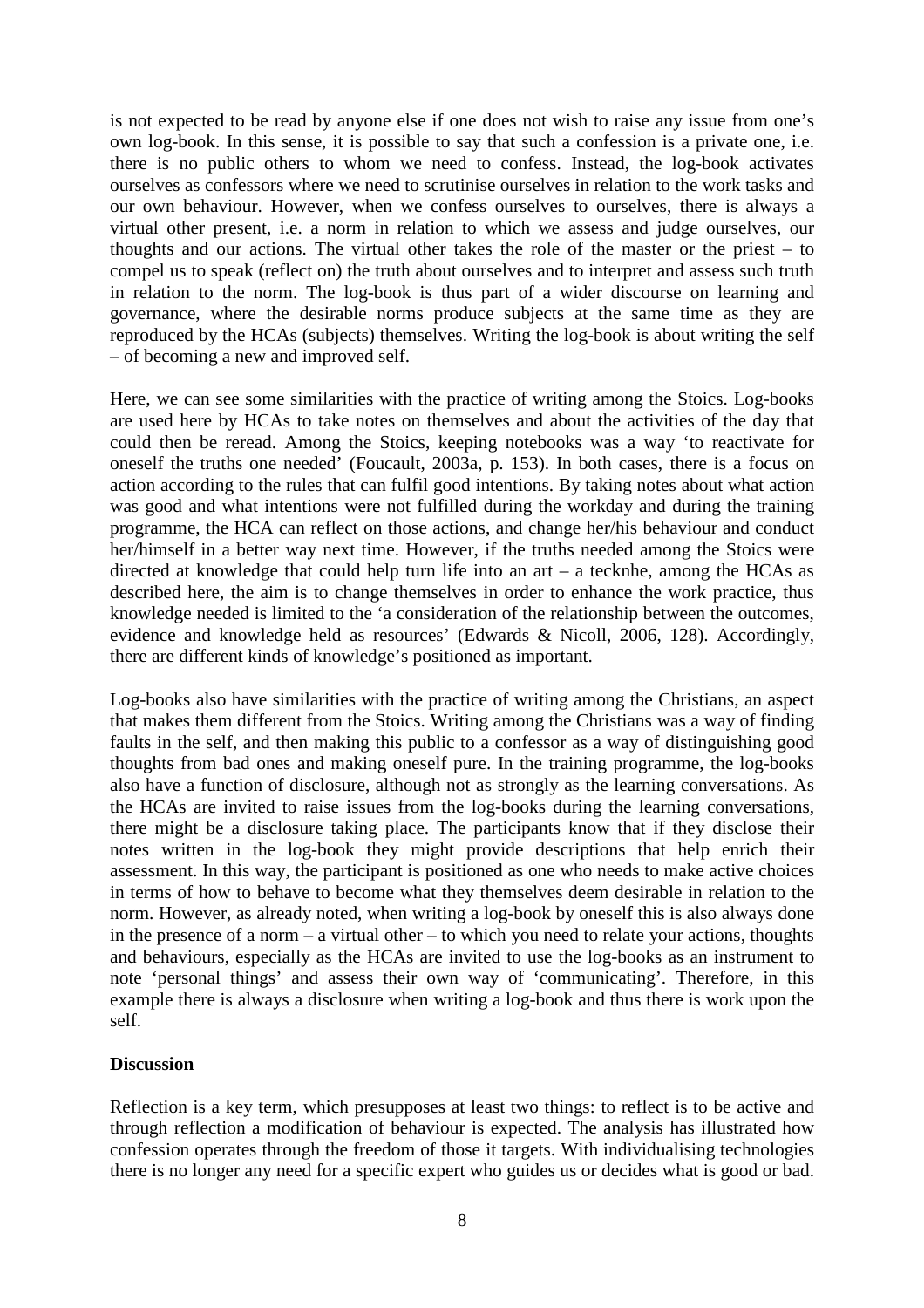Instead, the norm is both the producer and product of subjects. This construction is not one of domination, but one of subjectification. Subjects are shaped and fostered in a situation of "freedom", where the individual is encouraged to make choices of actions based on reflection. Thus, a new subject is being shaped, one who is not only responsible for desiring to become better and better, but also the one who supports her/himself in such an enterprise (cf. Rose, 1999), i.e. governing of the self.

Such notion of freedom and how it is mobilised in how governing operates can be seen in the two different types of reflection identified within the programme analysed. On the one hand, learning conversations position a public confession as desirable and "good". The participant is positioned as one who should confess to others and be the confessor of others, actions that are promoted as something that might enrich the assessment and help the participant to become better at work. Even though the participant can decide, through freedom, not to take up such position, by making a public confession she/he does work upon the self and positions her/himself as a desirable care worker. On the other hand, through the log-book a public confession is invited rather than demanded. Here, confession of the self to the self is instead positioned as desirable. The participant is invited, through the act of freedom, to take notes about the actions of the day and scrutinize these. If she/he then is willing, she/he can complement the private scrutinizing with a public one. However, in one way, a private confession is also public in so far as it takes place in relation to a norm represented by virtual others, i.e. the act of confession is being internalised. In both types of reflection, through the workings of power, reflective practice is turned into a means of normative control of both professional identity and professional practice. Through the mobilisation of reflective practices, the subject is invited to work upon the self to become that which is deemed desirable. In this way, there is a process of governing taking place that works through the freedom of the participants. Freedom is thus both the starting point and the output of governing, and can be related to what Nikolas Rose (1999) calls advanced liberal rule, where the political ambition to govern coincides with the actions of citizens.

The analysis has further illustrated how reflective practices can be seen as a confessional practice with lines of descent and emergence in relation to both the Stoic ideas about writing and action, and the Christian confession. For example, the act of disclosing through verbalisation, emerging with Christianity, is still important. However, such verbalization is related to both "real" public others and virtual others, i.e. there is no need to have a priest or monk present to whom we confess. Nor do we need a friend, parent, colleague or peer. We are positioned as our own confessors. Central techniques for verbalizing ourselves to our selves (and thus for verbalizing ourselves to virtual others) are log-books. Here, writing becomes an important technique. As with the Stoics, writing is, in the reflective practices analysed here, used as a way of taking notes of the rules according to which one should act, which is then meditated upon (scrutinized). In both cases, the focus is on how to improve one's actions and fulfil good intentions. However, these rules are not, as with the Stoics, the truth told by the master. Instead, the truths are produced through discourse, which, in turn, is both a producer of and a product of subjects. At the same time, writing is about making the self visible by disclosing as in Christianity. But this is not about showing the true impure self, as a way of renouncing the self. Instead, it is about constituting a new and better self who can deliver better care work.

This paper is political insofar as it aims to make the taken-for-grantedness of reflection within vocational education problematic, difficult and dangerous (Foucault 1991). The paper is not intended to provide any universal truth about reflection. Rather, by tracing the emergence of confession the